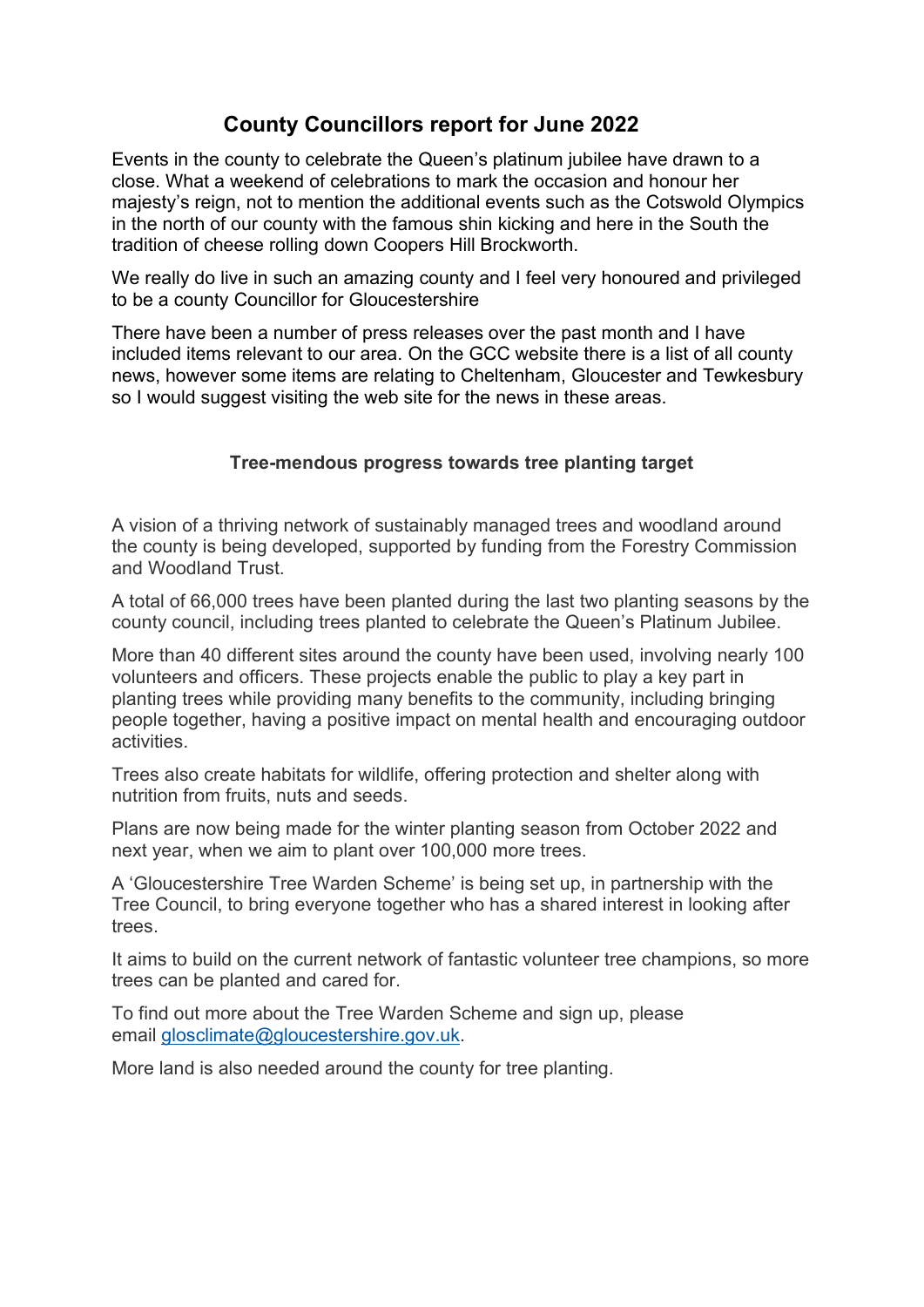# New fund launched to improve safety of county's roads

The £600,000 Community Speedwatch Safety Fund will give communities the tools they need to combat speeding in their areas.

The fund aims to make the county's roads safer for the pedestrians, cyclists and motorists that use them.

Applications can be made for a range of measures, including Road Safety Officer support, speed surveys, 'Twenty is Plenty' wheelie bin stickers, vehicle activated signs to encourage drivers to slow down, and community speedwatch cameras.

Bids must be supported by the local county councillor and submitted by 31 August.

Cllr Norman, Cabinet member responsible for road safety at Gloucestershire County Council, said: "The Community Speedwatch Safety Fund will have a positive impact on road safety in Gloucestershire and help to reduce road deaths and injuries." Police and Crime Commissioner Chris Nelson said, "Working closely with the Constabulary and County Highways, we have revolutionised the Community Speed Watch scheme to better empower those wishing to tackle persistent speeding and make our roads safer.

"Education and community involvement are crucial ingredients to ensure a long term, positive effect on road safety.

"I hope this developing partnership between the Police, Fire Service, County council and local communities is a recipe for success in dealing with a problem that has been plaguing communities across Gloucestershire for years."

Mark Preece, Chief Fire Officer at Gloucestershire Fire and Rescue Service, said: "This fund is important to ensure our roads are safer for everyone that uses them. "Emergency services, with partners across Gloucestershire, will continue to work together to tackle this serious issue and keep people safe on our roads."

For information on the fund, visit at https://www.gloucestershire.gov.uk/yourcommunity/the-community-speedwatch-fund/

## Know your Plastics and help increase recycling rates

A new campaign was launched on the  $6<sup>th</sup>$  June.

It is called 'Know your Plastics' and aims to increase the amount of plastic that is recycled correctly at kerbside. The campaign has been launched by the Gloucestershire Resources and Waste Partnership, which is made up of Gloucestershire County Council and the district councils.

Each district has its own processors and methods for separating and processing plastic recycling, meaning that types of plastic suitable for collection are different in each district.

With many different types of plastics sold, it can be confusing to know which types can and cannot be recycled locally. Understandably, some people resort to putting plastics in their bin hoping they can be recycled, known as "wish-cycling". However, this can result in extra sorting costs and lower quality materials.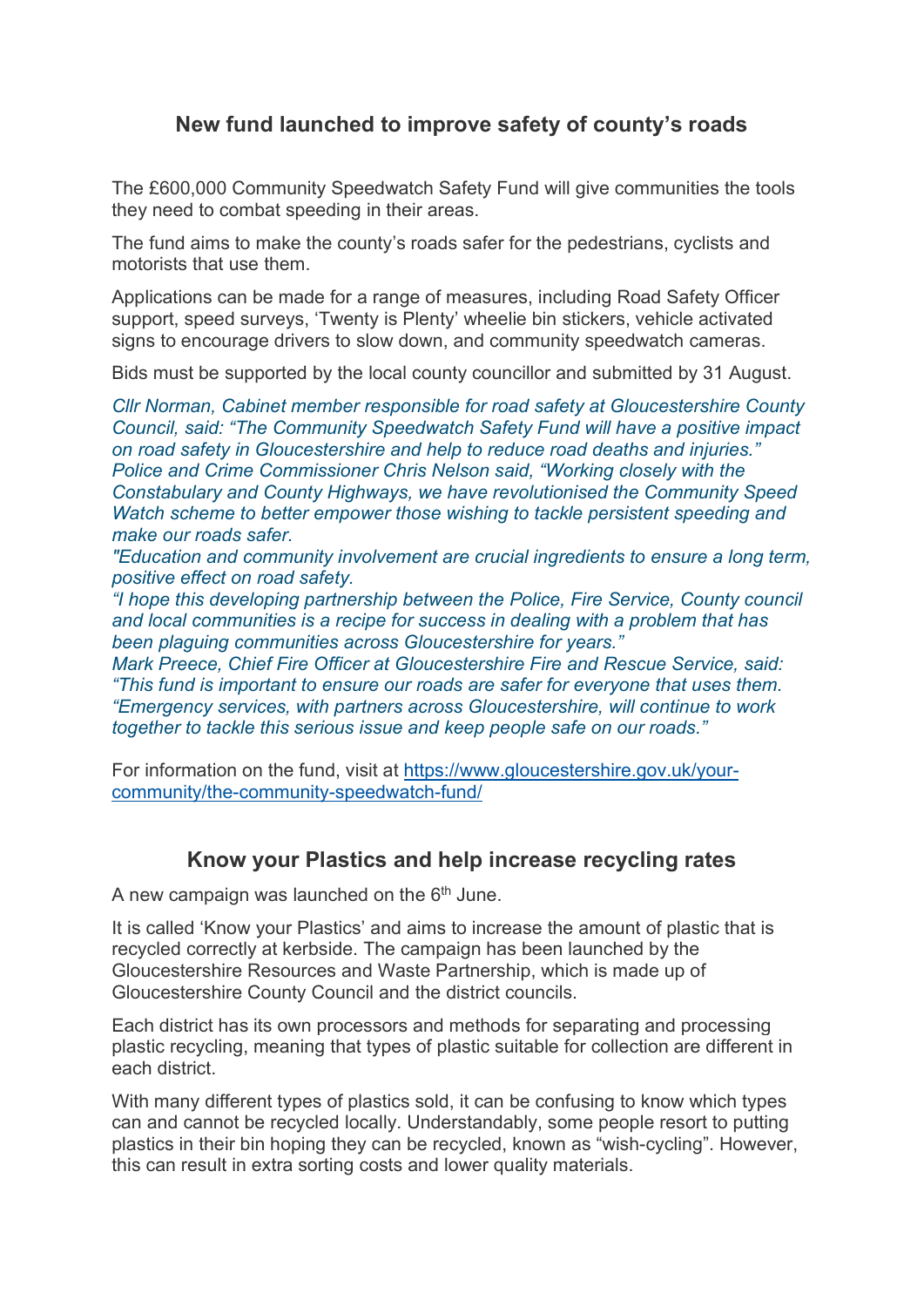The campaign will focus on questions that residents might have about plastic recycling, such as whether plastic items need to be washed and squashed, are black plastics accepted and should lids be left on or taken off bottles.

Some tips to get you started include:

- Always wash your recycling dirty items are not able to be picked up by automated plastic sorting machines
- Many items like plastic bags, salad bags and crisp packets can't be added to your kerbside recycling, but they can be recycled at some supermarkets – find your nearest place here: www.recyclenow.com/recycling-locator?rlwstream=16
- Check your local district quidance for details about what can be recycled in your area or the Gloucestershire Recycles website – www.gloucestershirerecycles.com/plastics/

You can find out more about the campaign and share hints and tips on plastic recycling by looking out for #GreenerGloucestershire on social media.

#### Cllr David Gray, cabinet member for environment and planning, said: "We are committed to creating a Greener Gloucestershire and increasing our recycling rates is an important part of that.

"Recycling helps to reduce carbon emissions and the amount of plastic getting into our natural environments, which can harm wildlife, so I would encourage everyone to support this campaign and ensure they are recycling plastics properly."

To keep up to date with the latest news you can subscribe to the Gloucestershire Recycles Recycling and Waste Minimisation newsletter and the Greener Gloucestershire Climate and Sustainability newsletter.

## Carers Week  $6<sup>th</sup>$  -12<sup>th</sup> June

The theme for this year's Carers Week is 'Make caring visible, valued and supported.' The council and its health partners want to raise awareness of caring, the amazing work carers do to look after some of our county's most vulnerable people and highlight the support available for unpaid carers.

There are over 63,000 unpaid carers in Gloucestershire, 1 in 10 people are carers, and 1 in 7 juggle caring responsibilities with work. Most people probably have at least one carer living in their street, but they may not know.

Carers will often be looking after a family member or friend who has a disability, mental or physical illness, or who needs extra help as they grow older. This can have a significant impact on their lives, from relationships and health, to finances and work.

Most of the time, the care provided by unpaid carers is in people's homes and is largely invisible to the local community. Some people don't even realise they would be classed as a carer. If you or someone you know is a carer, contact the Gloucestershire Carers Hub for a chat to see how they can help.